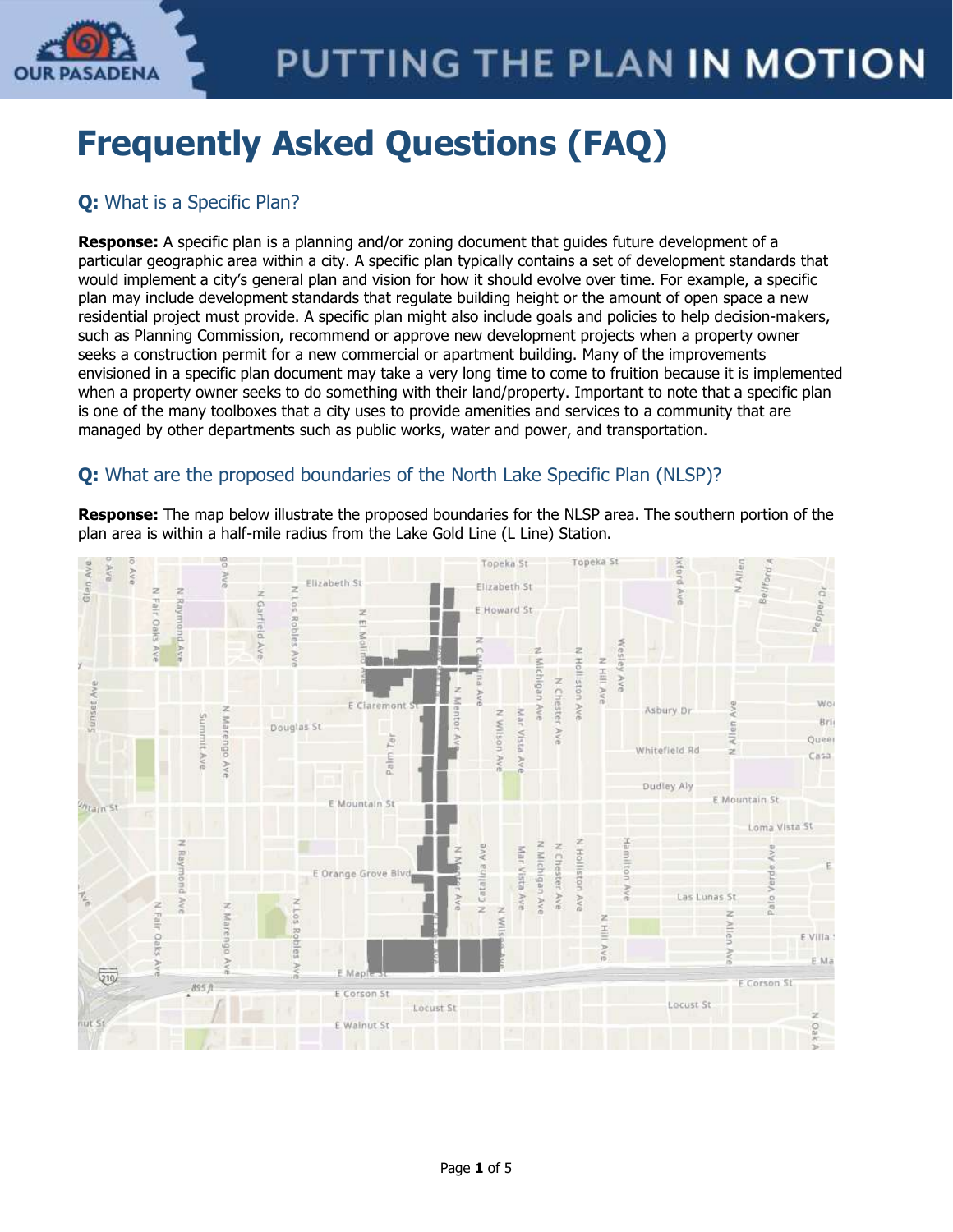

### **Q:** What are the current building height limits compared to the height limits being considered for the North Lake Specific Plan?

**Response:** Maximum building height requirements being considered in the Specific Plan vary by zoning districts. The following maps compare maximum building heights currently allowed by the Zoning Code with height limits being considered for the Specific Plan. The areas around the intersection of Washington Blvd. and Lake Ave. would moderately increase in height but stay within the maximum building height range allowed today. In the area around the Lake Avenue Gold Line (L Line) station, the height maximum of 51 feet has been calibrated to the FAR and Density maximums to allow for higher residential capacity in order to meet local and regional housing needs and support local businesses. The proposed increases in height enable projects to meet the 15-foot ground floor requirement.



 **EXISTING PROPOSED**

## **Q:** Please provide an overview of the program's outreach efforts?

**Response:** The NLSP update is part of a larger effort to update all eight Specific Plans in the City. The Our Pasadena program launched in early 2018 and several events have been held to engage the community. In addition to the events listed below, the Our Pasadena team has been proactive in building partnerships with the Pasadena Youth Ambassadors, youth organizations such as Adelante Youth Alliance, Pasadena Education Network through the Pasadena Unified School District, local newspapers and businesses. Notifications are also included in Pasadena's In Focus flyer that goes out to every household in the City. We are currently in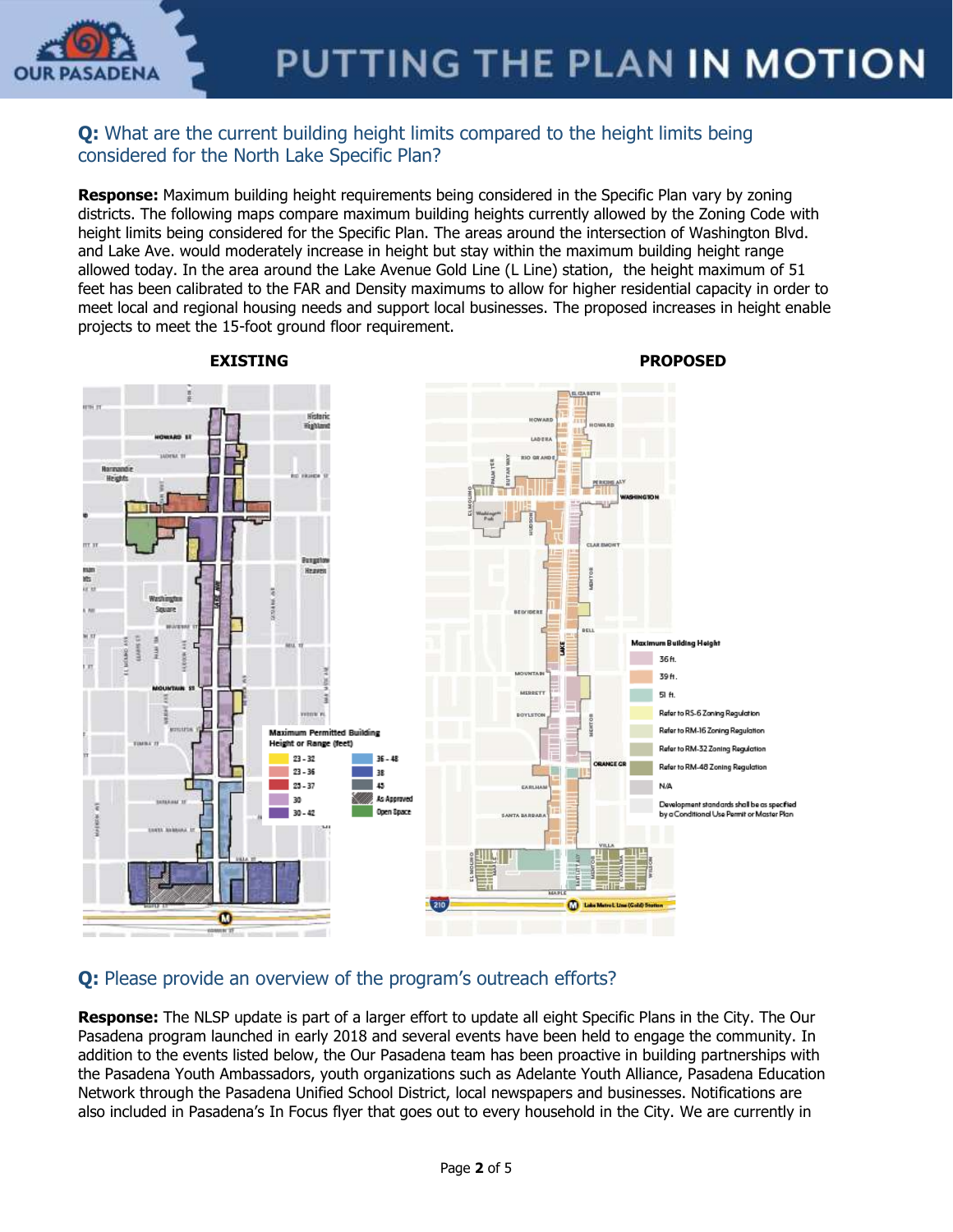

the third round of workshops and postcards were mailed out to every owner and occupant living within 500 feet of the Specific Plan boundary.

Below is a list of past engagement events. Click on each event to view workshop summaries and materials.

- [Community Open Houses](https://www.ourpasadena.org/march-open-houses) (March 2018)
- [Round 1 Workshop](https://www.ourpasadena.org/NorthLake-Round1-Materials) (June 21, 2018)
- [Round 2 Workshop](https://www.ourpasadena.org/NorthLake-Round2-Materials) (May 30, 2019)
- [Community Walking Tour](https://www.ourpasadena.org/NorthLake-Walking-Tour-Summary) (April 6, 2019)
- [Youth Engagement](https://www.ourpasadena.org/student-engagement)
	- o Our Pasadena- Student Summit
		- o Youth Educational Workshops

In addition, to encourage public participation of all groups, materials on the NLSP have been provided in Spanish and a translator was available during the workshop webinar to reflect the demographics in Northwest Pasadena.

## **Q:** How is the Specific Plan document planning for a more equitable future?

**Response:** As part of this process to update the existing North Lake Specific Plan, there are opportunities to advance an affirmative vision for equitable community growth, one that is more inclusive and diverse, where all residents have a voice in decision-making. One of the primary objectives of this update process is to ensure that proposed policies and regulations will serve and benefit all residents of a community in ways that reduce or eliminate inequity.

The draft North Lake SP centers around four key "good planning" principles:

- Opportunity to implement the General Plan vision for pedestrian-oriented mixed-use villages;
- Ability for N. Lake Avenue to draw together residents from east and west through compatible, neighborhood-serving uses;
- Importance of the area's historic and cultural resources, surrounding landmark districts in need of sensitive building transitions; and
- More shade trees and parkways.

The North Lake SP includes policies and development standards that commit resources to improving and maintaining sidewalk areas and open spaces. It would require new developments of a certain size to provide a minimum amount of publicly-accessible open space for use by the general public, such as a plaza, that would be privately constructed and maintained. The North Lake SP also encourages a variety of uses serving the daily needs of adjacent residential areas within specific subareas to encourage walkability of neighborhoods. It focuses on accommodating pedestrians comfortably through sidewalks that are wide enough for benches, bus shelters, pedestrian signage, pedestrian-scale lighting, public art, landscaped parkways, and trees. Lastly, the North Lake SP includes policies and development standards that support preserving historic landmarks throughout the area.. The North Lake SP includes modified standards for properties that are adjacent to historic resources to ensure that historic structures do not appear diminished or incongruous with new developments that take form in the surrounding area.

## **Q:** What are development caps?

**Response:** The City has set a precedent of adopting development caps that are applied to each existing specific plan area in order to moderate growth over time and reflect the level of development that is consistent with the guiding principles of the General Plan. The development caps serve to guide the appropriate level of development envisioned in various areas of the City. The principle of directing growth into the specific plan areas has been a central tenet of Pasadena's General Plan since 1994 and it continues to be a central theme today. Directing development into specific plan areas and then applying development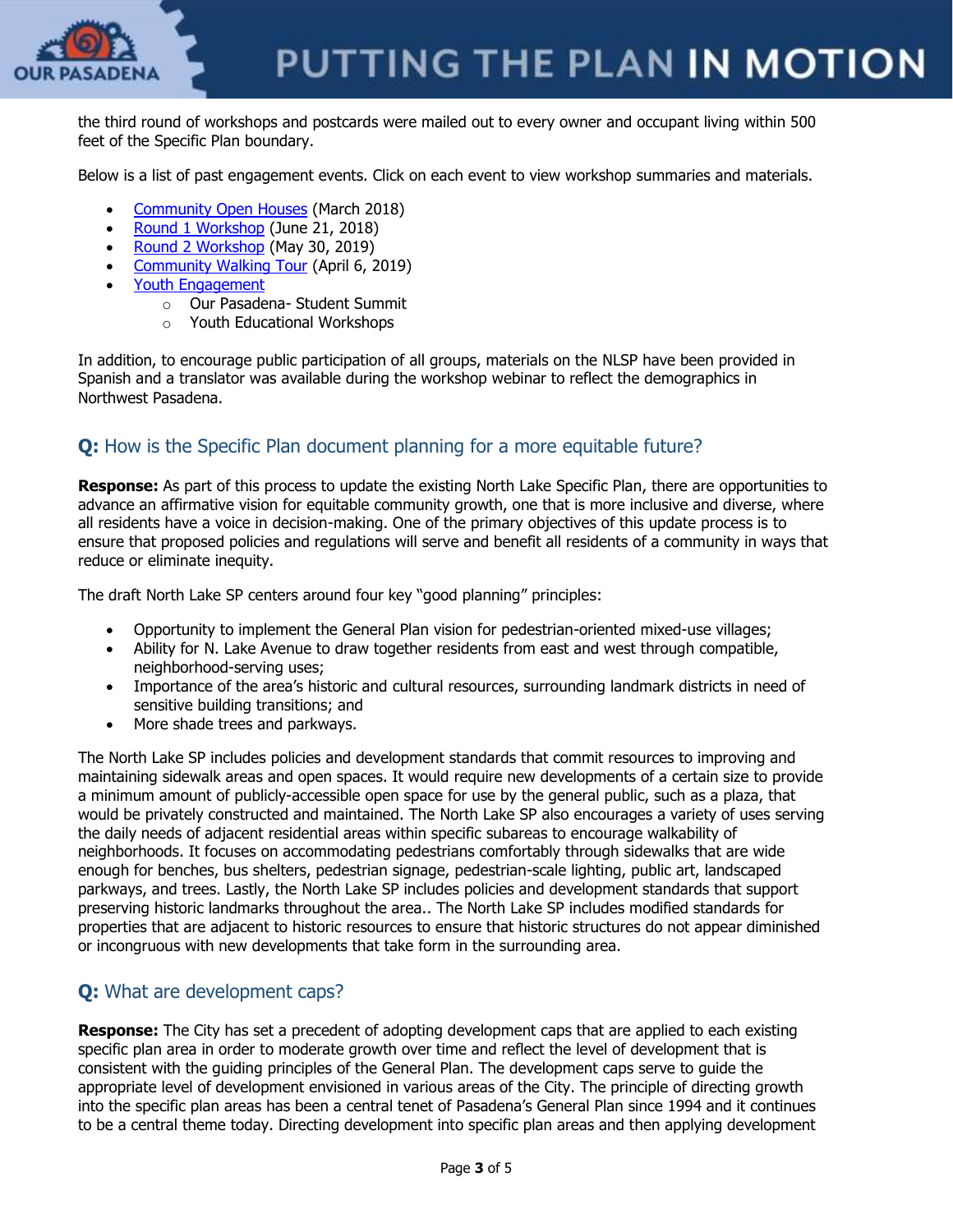

caps to those areas is the mechanism through which the City regulates the overall amount of residential and nonresidential development that could occur through a given horizon period.

The following development caps regulate building intensity and population density consistent with the designations established by the 2015 General Plan Land Use Diagram for the NLSP area.

| Specific Plan Area | <b>Residential Units</b> | Commercial Square Feet |
|--------------------|--------------------------|------------------------|
| North Lake         | 250                      | 250,000                |

The General Plan also allows for the review of the development caps every five years, and the ability to modify, as necessary, to reflect development that has occurred, its impacts, evolving market and economic conditions, and consistency with community values. Modifications to the development caps would require a General Plan Amendment, which requires approval from City Council.

#### **Q:** How does the draft development standards support and encourage more shade in the plan area?

**Response:** Proposed public realm standards and design guidelines work together to improve the public realm for users of all abilities, and to provide enough space on the sidewalk to enhance the walking environment, including space for more street trees. Street trees play an important role in keeping cities livable, sustainable and resilient. Trees improve air quality, increase urban biodiversity, and help reduce carbon emissions. Requirements based on guidance from the City's Master Street Tree Plan will increase street tree coverage and require the preservation or introduction of certain tree species. In adherence with these street tree standards and guidelines, new development will contribute to an enhanced shade canopy that helps to reduce the urban heat island effect, decrease sidewalk temperatures, enhance pedestrian comfort, and improve the visual experience of the street. The Specific Plan also includes ground floor design standards and guidelines that support shade structures and other features that provide shade, such as arcades, in future development.

#### **Q:** How does the Specific Plan support sensitive transitions to surrounding historic landmark districts?

**Response:** To ensure sensitive transitions to surrounding historic landmark districts, the Specific Plan provides development standards that help reduce building massing adjacent to single-family zones (such as historic landmark districts) through setback and stepback requirements that create appropriate transitions. Through building setbacks, developments can allow for landscaping, seating and shade structures, as well as public plazas and open space. Between buildings, development can step back from the property line to help ensure context-sensitive massing transitions, including transitions to residential neighborhoods or historic properties. The Specific Plan requires interior setbacks of between 15' – 20' for development that is adjacent to residential zones and maintains the existing Zoning Code's encroachment plane standards to moderate the mass and scale of proposed structures to maintain the desired neighborhood character.

Additionally, the Specific Plan also further regulates the types of uses, density/intensity, and height in areas adjacent to historic landmark districts. In the Washington Neighborhood subraea, parcels adjacent to the Bungalow Heaven Landmark District is limited to commercial uses only, will maintain the 36-foot maximum height, and 1.25 FAR. In the North Lake Mixed-Use Corridor subarea, which is adjacent to both the Bungalow Heaven and Washington Square Landmark Districts, the Specific Plan includes development standards and design guidelines to ensure that development along North Lake Avenue complement and respond to the existing character, reflecting the scale and proportion of residential buildings dating from the 1900s to 1940s in the corridor.